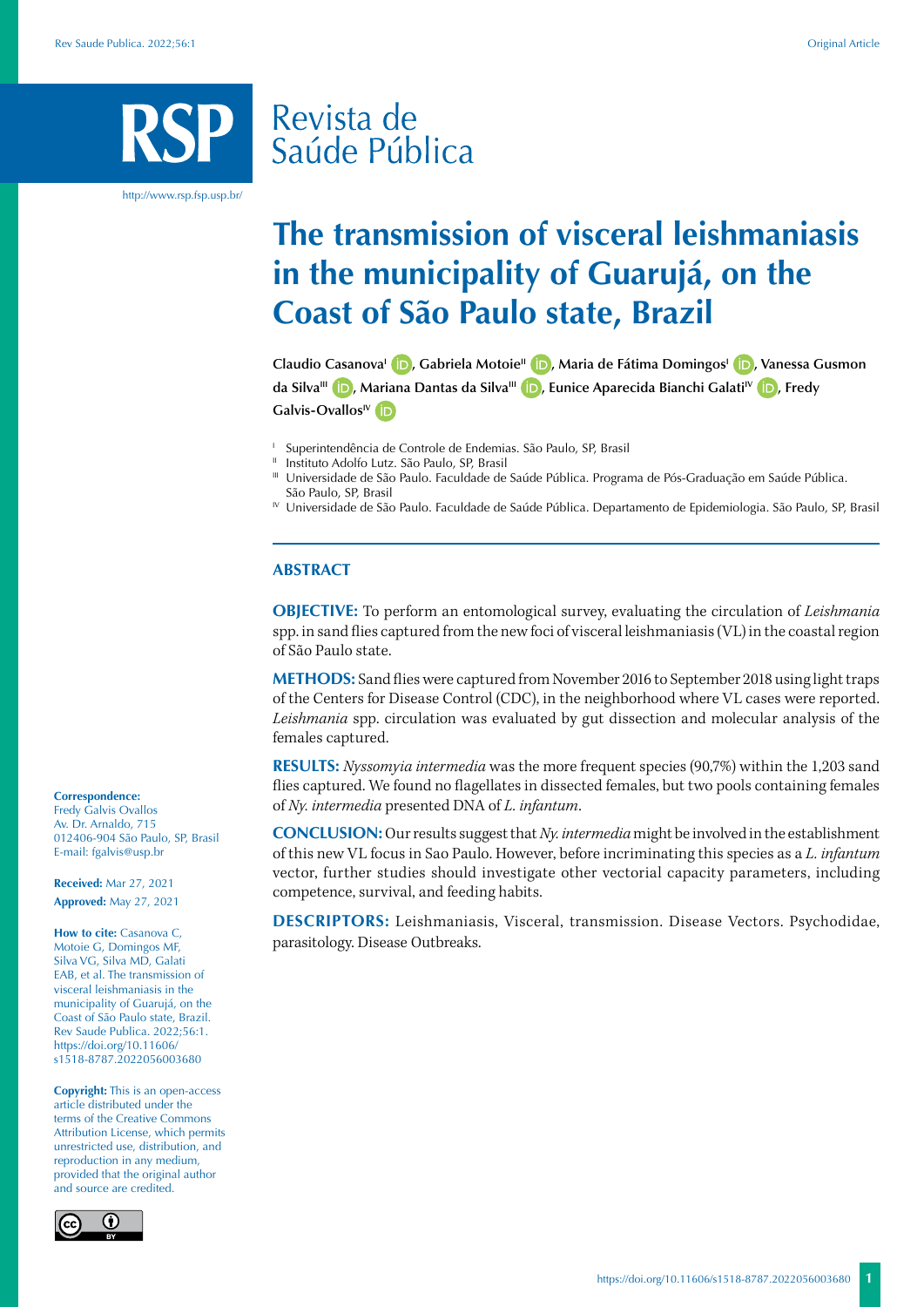# **INTRODUCTION**

In America, Visceral Leishmaniasis (VL) is a neglected tropical disease (NTD) caused by the protozoan *Leishmania* (*Leishmania*) *infantum*, widely distributed from southern United States to Argentina<sup>1,2</sup>. The disease has been spreading in Brazil, especially in urban ecosystems due to the urbanization of *Lutzomyia longipalpis* species complex, its main vector 3,4. Such complex can find several blood feeding sources in the urban environment, including domestic dogs (*Canis familiaris*) – the main urban reservoir of *L. infantum<sup>5</sup>*. As a result of this agent-vector-host interaction, the incidence of both canine and human VL has increased in all the geographical regions of the country $6-9$ , which recorded 27,233 cases from 2011 to 2018, representing an average of 3,404 new cases per year<sup>10</sup>.

Many factors have been associated with VL occurrence, including socioeconomic determinants such as poverty and limited access to health services<sup>11-13</sup>. However, factors related to the vector-host ecology and the landscape also help defining different transmission scenarios3,14–16. Two populations of the *Lu. longipalpis* complex have been reported in the state of São Paulo, namely Cembrene 1 and (S)-9-methylgermacrene-B3 . Since the end of the 1990s, canine and human VL cases have been reported in areas where the  $(S)$ -9-methyllermacrene-B population is present<sup>17</sup>. Studies have shown that proximity to the Bolivia-Brazil gas pipeline and high annual average temperatures influenced *Lu. longipalpis* complex spread18–20. Moreover, the notification of infected dogs and their dispersion were associated with highways and previous reports of competent vectors<sup>20</sup>.

The dispersion of infected dogs is a key factor for the emergence of new foci of VL in locations with sand fly species, be them vectors of the LV agent or not<sup>13</sup>. Unlike areas where (S)-9-methylgermacrene-B and Cembrene 1 populations of *Lu. longipalpis* occur in São Paulo3,21, human VL cases were reported in the metropolitan region of São Paulo (Diadema municipality) in 1979<sup>22</sup>, and canine cases have been reported in the municipalities of Cotia and Embu das Artes since 2003 23 – areas without the presence of *Lu. longipalpis* complex and where *Pintomyia fischeri* was the predominant sand fly species. Studies in these two municipalities have indicated *Pi. fischeri* as a potential vector of *L. infantum*<sup>24</sup>.

A recent focus of VL has been reported in the municipality of Guarujá, with three human cases and two deaths registered between 2016 and 201725, without the presence of *Lutzomyia longipalpis*. Thus, this study sought identify the phlebotomine fauna and investigate natural infection by *L. infantum* in this focus sand fly species, contributing to VL surveillance.

# **METHODS**

# **Study Area**

Guarujá (23º 59' 35" S, 46º 15' 23" W) is located on the coastal region of São Paulo (Fig. 1), with a mean altitude of 140 meters above sea level (MASL) and highest altitude of 300 m<sup>26</sup>. The municipality's population is 380,000 inhabitants<sup>27</sup>, and its climate is classified as tropical wet Af according to Köeppen's climate classification<sup>28</sup>, with an average annual temperature of 21.8 ºC and an average annual rainfall of 2,556 mm. The first autochthonous VL cases in this municipality were reported in 2016/2017, in the Balneário Cidade Atlântica, on Enseada beach, Morro da Enseada (23°58'02.0"S, 46°13'27.8"W), two of which affected children and another one a dog. This locality is situated in a high altitude area, whose slopes are covered with original Atlantic forest vegetation<sup>26</sup>. The population consists of low-income residents living in shacks built on the edge of the native forest, with shelters for domestic animals such as dogs and chickens – a result of the haphazard urban growth.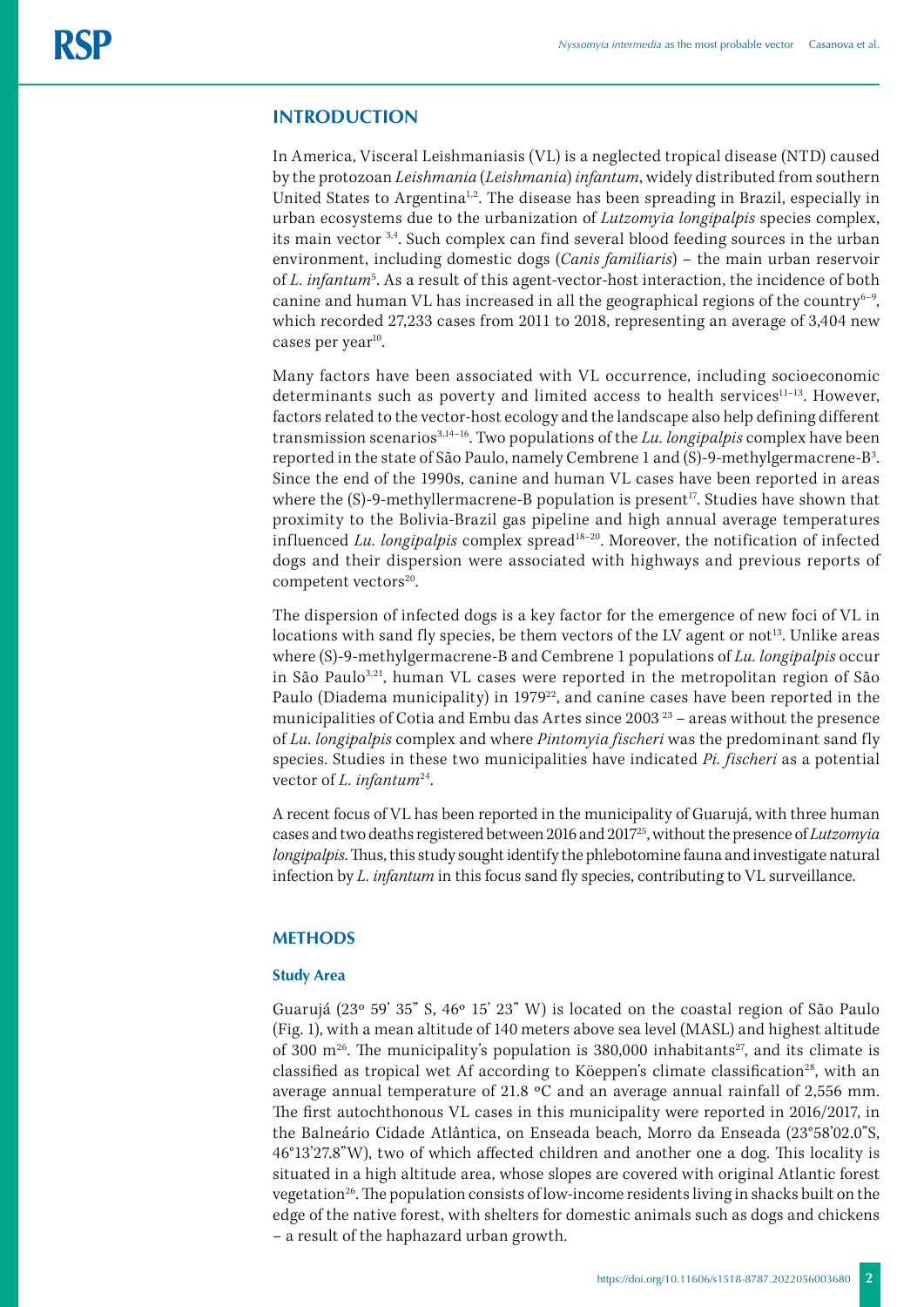

**Figure 1.** Geographical localization of São Paulo state, the Guarujá municipality, and the municipalities with canine VL cases reported in the Alto Tiete Region.

# **Sand Flies: Collection, Identification, and Investigation of Flagellates and** *Leishmania infantum* **DNA**

Collections were conducted from 5 pm to 8 am during 14 months, from November 2016 to September 2018, using light traps of the Center for Diseases Control (CDC). Traps were installed in the peridomicile of the house where cases had occurred, as well as in four nearby houses (about 300 meters away). Sand flies were transported to the LESP/Phlebotominae Laboratory of the School of Public Health of the University of São Paulo, where specimens were processed. For identification, males were clarified and mounted on slides, according to the method proposed by Forattini<sup>29</sup>, and females were dissected, as described in Diniz et al.30. Specimens were identified based on spermathecae and head characteristics during examination using a Galati's key<sup>31</sup>.

Flagellates presence was investigated by dissecting some of the females captured and observing their guts under the optical microscope (400 X). To investigate the presence of *Leishmania* DNA, samples of these and other females that did not have their guts examined were grouped into pools, each consisting of a maximum of 20 females of the same species and that were collected in the same place and day. While awaiting the DNA extraction process, specimens were stored in 1.5 mL microtubes with isopropyl alcohol at 4 °C. To calculate the frequency of sand flies by month of capture, the numbers of males and females were plotted on an Excel matrix. Average monthly rainfall was obtained from the Accuweather website<sup>32</sup>.

#### **Sand Fly DNA Extraction**

DNA extraction was performed for individual samples as well as for pools of up to 30 sand fly specimens using a QIAamp DNA Mini Kit (Qiagen) according to the manufacturer's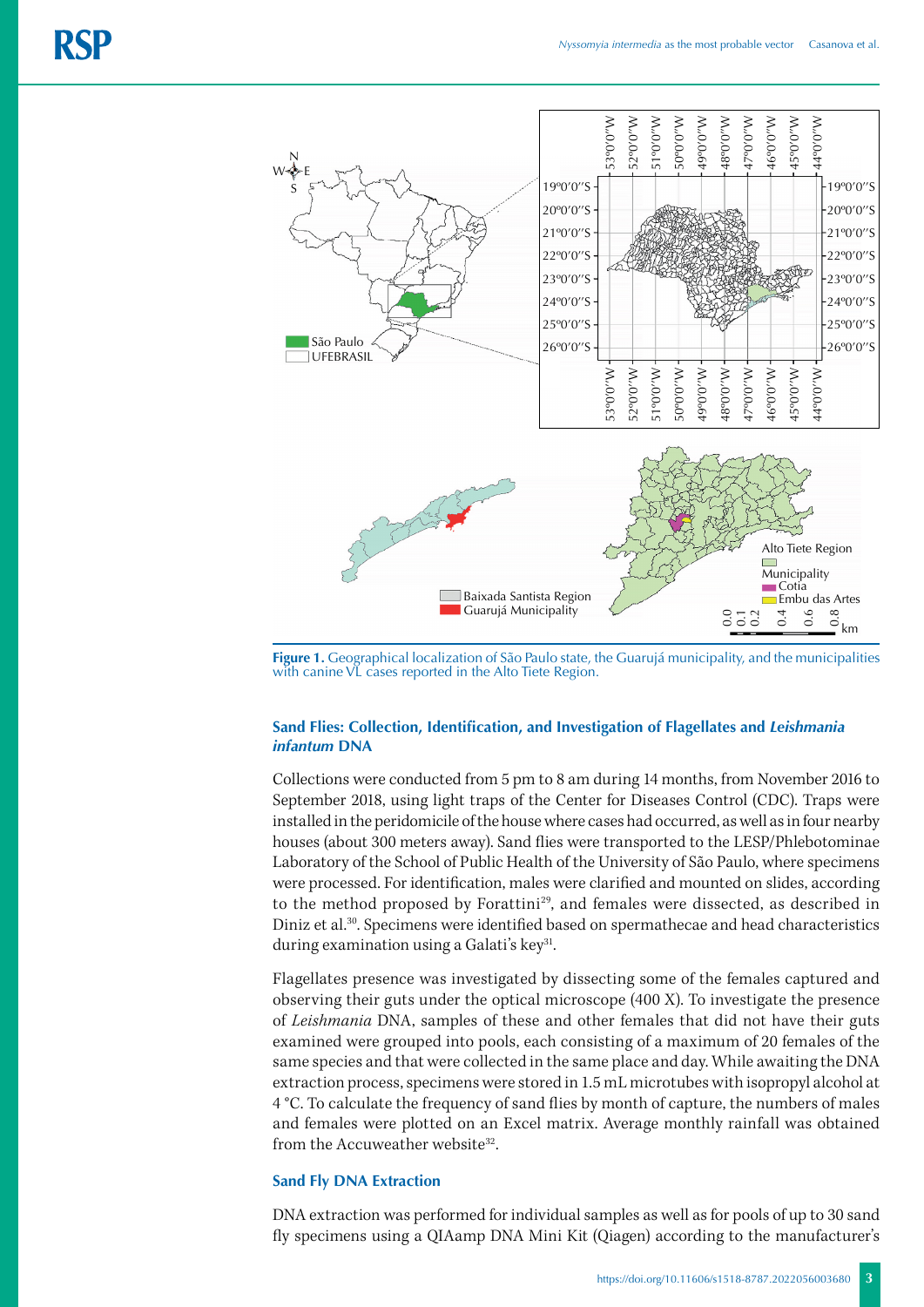instructions, as described by dos Santos Brighente et al.33. DNA concentration and purity were assessed by the ratio of optical density (OD) at 260 and 280 nm using the NanoDrop ND1000 (Thermo Scientific). DNA was stored at -20 °C until analysis.

### **PCR for Detection of** *Leishmania* **DNA**

*Leishmania* genus and *L*. (*L*.) *infantum* were identified by polymerase chain reaction (PCR), using the follow ing primers: 150 - 5'GGGK AGGGGCGTTCTSCGA A3' and 152-5'SSSWCTATWTTACACCAACCCC3' for *Leishmania* genus<sup>34</sup> and RV1-5'CTTTTCTGGTCCCGCGGGTAGG3' and RV2 -5'CCACCTGGCCTATTTTACACCA3'35,36 for *L*. (*L*.) *infantum*. While the first primer amplifies the kDNA minicircle conserved region of *Leishmania* sp., the last one amplifies the kDNA minicircle variable region of *L*. *donovani* complex. PCR were performed with 25 μL Go Taq Green Master Mix (Promega) containing 1μM of each primer and 3 μL of DNA. All reactions included one positive (DNA extracted from L. infantum, reference strain MHOM/BR/74/PP75) and one negative control (ultrapure water). To assure the quality of the extracted DNA and the integrity of negative results, all samples were tested using the primers Lu.18S 1S- TGCCAGTAGTTATATGCTTG and Lu.18S AR- CACCTACGGAAACCTTGTTAC, which amplify the 18SrRNA gene – a conserved region of *Lutzomyia* species<sup>37</sup>. In these tests, PCR were performed in a final volume of 25 μL containing 0,45μM of each primer and 1 μL of DNA. PCR products were electrophoresed in 2% agarose gel stained with ethidium bromide and visualized under UV illumination.

# **RESULTS**

*Ny. intermedia* was the most prevalent species (n = 1,091) within the 1,203 collected specimens, representing 90.7% of the total. The least common species among the study sample were *Migonemyia migonei* (5.2%), *Psathyromyia pascalei* (3.1%), *Pintomyia fischeri* (0.9%), and *Psychodopygus ayrozai* (0.1%).

*Nyssomyia intermedia* was the only species present in all captures, so that this study description of sand flies monthly distribution refers to that species. In total, 723 females (66.3%) and 368 males (33.7%) of *Ny*. *intermedia* were captured throughout the study period (Table 1), with higher frequencies in the dry season, during June 2016 (16.6%) and June 2017 (18.0%), which were also the months with the lowest rainfall averages (Fig. 2).

| <b>Collection date</b> | <b>Female</b><br>$\mathbf n$ | <b>Male</b><br>$\mathbf n$ | <b>Total</b>   | <b>Dissected</b> | <b>PCR</b><br><b>Examined</b> | <b>Examined by dissection</b><br>and PCR $(% )$ |
|------------------------|------------------------------|----------------------------|----------------|------------------|-------------------------------|-------------------------------------------------|
| November/2016          | 10                           | 11                         | 21             | $\Omega$         | $\mathbf{0}$                  | 1.4                                             |
| December/2016          | 47                           | 71                         | 118            | $\theta$         | $\mathbf{0}$                  | 6.5                                             |
| January/2017           | 80                           | 67                         | 147            | 30               | 42                            | 11.1                                            |
| February/2017          | 17                           | $\overline{4}$             | 21             | $\theta$         | $\theta$                      | 2.4                                             |
| March/2017             | 8                            | 3                          | 11             | 8                | 8                             | 1.1                                             |
| April/2017             | 2                            | $\overline{2}$             | $\overline{4}$ | $\Omega$         | $\theta$                      | 0.3                                             |
| May/2017               | 53                           | 18                         | 71             | $\Omega$         | $\overline{0}$                | 7.3                                             |
| June/2017              | 130                          | 51                         | 181            | 71               | 29                            | 18.0                                            |
| July/2017              | 50                           | 32                         | 82             | $\Omega$         | $\overline{0}$                | 6.9                                             |
| October/2017           | $\mathbf{1}$                 | $\mathbf{1}$               | $\overline{2}$ | $\Omega$         | $\theta$                      | 0.1                                             |
| February/2018          | 65                           | 19                         | 84             | 65               | 65                            | 9.0                                             |
| April/2018             | 22                           | 12                         | 34             | 22               | 21                            | 3.0                                             |
| June/2018              | 166                          | 30                         | 196            | 66               | 100                           | 23.0                                            |
| September/2018         | 72                           | 47                         | 119            | 70               | 66                            | 10.0                                            |
| Total                  | 723                          | 368                        | 1,091          | 332              | 331                           | 100                                             |

**Table.** Distribution of specimens of *Nyssomyia intermedia* according to sampling month and number of females captured in Guarujá-SP from November 2016 to September 2018 analyzed by dissection or PCR.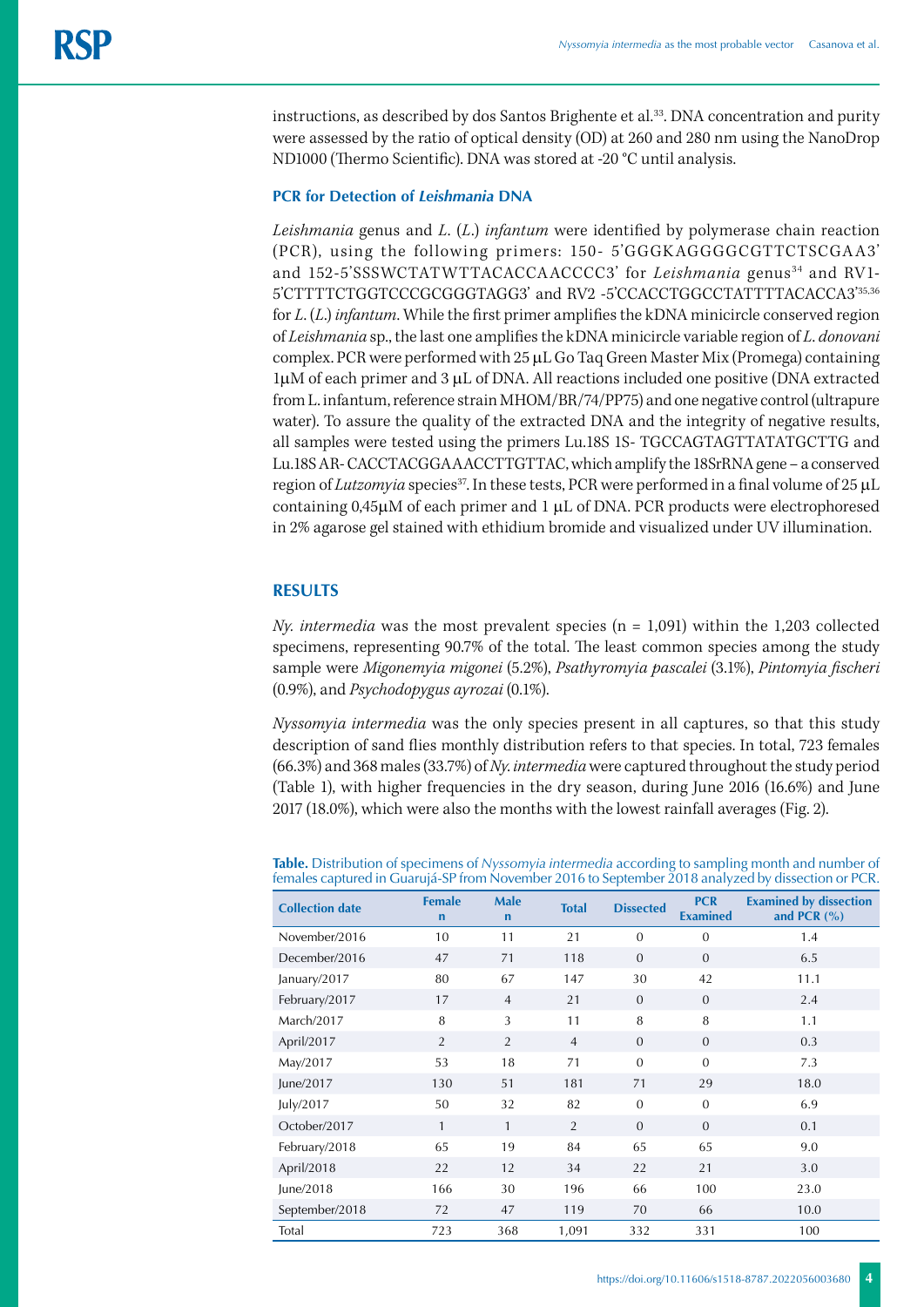



Samples of all species captured were analyzed by dissection and/or PCR assay. Regarding *Ny. intermedia,* 332 females (46%) were dissected and had their guts examined for the presence of flagellates. The same was performed with females of other species, including *Mg. migonei* (19/28), *Pa. pascalei* (3/26), *Pi. fischeri* (2/11), and *Ps. ayrozai* (1/1). However, we found no flagellates in dissected specimens.

In total, 345 females of all species underwent PCR analysis to detect the presence of *Leishmania* spp and *L. infantum* DNA. These females were captured in January and June 2017; and February, April, June, and September 2018 – an interval that includes both rainy and dry seasons. We analyzed 28 pools containing 337 females of *Ny. intermedia* (Table 1), as well as three pools and individual samples (n = 4) of *Mg. migonei*, and individual samples of *Pi. fischeri* (n = 2), *Ps. ayrozai* (n = 1), and *Pa. pascalei* (n = 1).

*Lutzomyia* spp. housekeeping gene was amplified in all DNA samples.

We verified the presence of *Leishmania* DNA in two pools of *Ny. intermedia*: one of them containing 17 specimens (minimum rate: 1/17; 6.0%) collected in January 2017 and the other containing 20 specimens (minimum rate 1/20; 5.0%) collected in June 2018. Using the specific primers RV1/RV2 to detect *L. donovani* complex DNA, we verified the occurrence of *L. infantum* in both pools. Thus, the minimum rate of females of *Ny. intermedia* carrying *L. infantum* DNA was 1.9% among the total number of females examined in January 2017 (n = 42); 1% among females examined in June 2018 (n = 100); and 0.59% among the total sample (2/337). We detected no *Leishmania* DNA in the samples of *Mg. migonei*, *Pi. fischeri*, *Pa. pascalei,* and *Ps. ayrozai*. A total of 187 (55.5%) of females examined by PCR were also dissected, with negative results for both flagellates and *L. infantum* DNA.

#### **DISCUSSION**

When investigating specimens captured from a new focus of VL in Guarujá, where human and canine cases have been reported, we verified the predominance of *Ny. intermedia* sand flies and the presence of *L. infantum* DNA38. We captured no specimens of *Lu. longipalpis*  during the study period, indicating that VL transmission in this area occurs by means of other sand fly species. Considering that density influences vector capacity15,39 and that *Ny. intermedia* was the only species present in all captures, besides always being the most numerous, we may rightfully infer that this species participates in *L. infantum* transmission within this focus. Other potential vectors of *L. infantum* were identified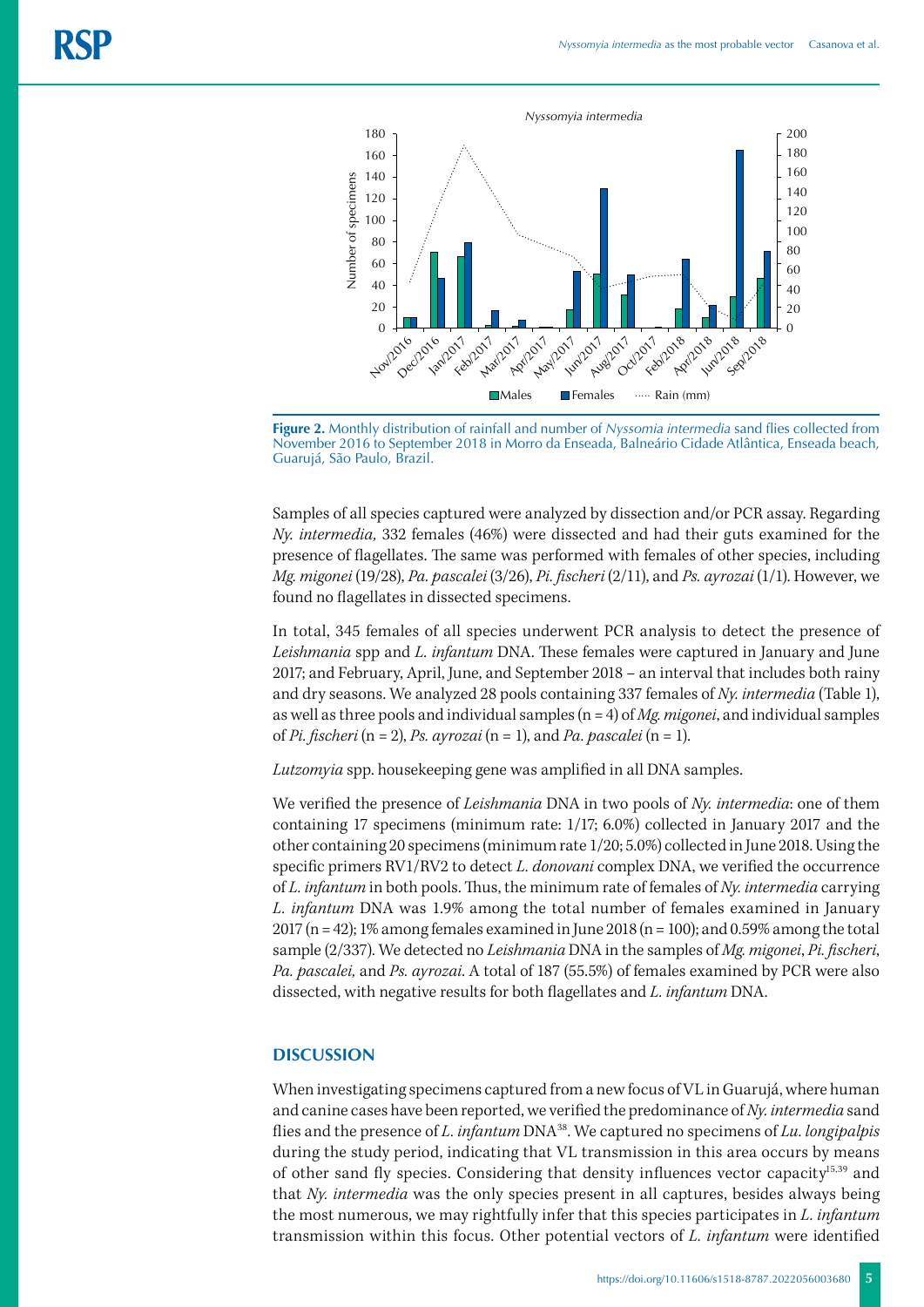in the area, such as *Pi. fischeri* and *Mg. migonei*<sup>24,40</sup>; however, these species were low in density, indicating that they could not possibly maintain the transmission cycle – only 5% of females captured were of *Mg. migonei*, and the number falls even further with *Pi. fischeri*, accounting for 0.9%.

*Nyssomyia intermedia* is a widespread sand fly species in Brazil, especially in the Atlantic Forest biome (Galati, 2018). As reported by Brito et al.<sup>41</sup> in a study conducted in a northern coastal area of São Paulo, its highest frequencies occur in the dry season (Figure 2). However, *Ny. intermedia* occurrence peaked in both dry and humid seasons in the Ribeira Valley, a transitional area between the Atlantic plateau and the coastal plain in southeastern São Paulo, without significant correlation with the rainfall registered in the 30 days before each collection<sup>42.</sup> The same occurred for a savannah area in Minas Gerais, where no clear seasonal distribution was observed for this species<sup>43</sup>. Such differences may possibly account for the degree of proximity to the Atlantic Ocean, vegetation cover, and observation interval.

Although recognized as a vector of *Leishmania braziliensis*1,44, a previous study conducted with a focus of VL in Minas Gerais detected *L. infantum* DNA in *Ny. intermedia* (1/7; 14.3%), where *Lu. longipalpis* was found harboring *L. infantum* flagellates<sup>43</sup>. In our study, we found *L. infantum* DNA in two pools of *Ny. intermedia*, representing a minimum infection rate of 0.6% when considering the overall collection period and of 1.4% when considering females examined in the two months with positive results. These results suggest that *Ny. intermedia* could be a permissive vector<sup>45,46</sup>, for it might be enabling the development of two different *Leishmania* species. Despite the high sensitivity of molecular methods in investigating the presence of *Leishmania* DNA, promastigotes are not necessarily alive<sup>47</sup> nor will they survive the extrinsic incubation period. In this case, dissections enable the identification of flagellates and their development in metacyclogenesis. In our study, we found no flagellates in the gut of dissected females (55.5% of the females captured). Considering that some species can develop early *Leishmania* stages until blood digestion, when parasite development may fail<sup>46</sup>, and that *Leishmania* DNA detected through PCR may be due to blood meals ingested by sand flies<sup>48</sup>, further studies are required to evaluate these aspects.

Our results highlight the need for further information on the distribution of *L. infantum*  permissive species, thus enabling a more precise identification of risk areas and more effective control programs. Although the detection of *L. infantum* DNA in predominant species and the lack of *Lu. longipalpis* do not suffice to incriminate this focus vector, our findings introduce elements that reinforce the suspicion as to the role of *Ny. intermedia* as a vector of this parasite. Regardless, further studies should evaluate other parameters of its vector capacity, including its competence. VL surveillance and control strategies recommended by the Brazilian Ministry of Health are directed to transmission areas with the presence of the *Lu. longipalpis* complex and *Lu. cruzi*. However, before the possibility of introduction of infected dogs, which may lead to the establishment of new transmission cycles, our results stress the need for expanding entomological surveillance to areas where other potential vectors of *L. infantum* occur.

We found *Ny. intermedia* species to play a potential role in the transmission of *L. infantum*  within the focus of LV in Guarujá, reinforcing the need for entomological surveillance in locations where this sand fly species occurs to support the decisions made by the health authorities involved in the VL control program. Before incriminating this species as a *L. infantum* vector, further studies should investigate its vector capacity parameters, including competence, survival, and feeding habits.

### **REFERENCES**

1. Lainson R, Shaw JJ. New World Leishmaniasis. In: Cox FEG, Wakelin D, Gillespie SH, Despommier DD, editors. Topley & Wilson's microbiology and microbial infections. Vol. 5, Parasitology. London (UK): Hodder Arnold ASM Press; 2005. p. 313-49.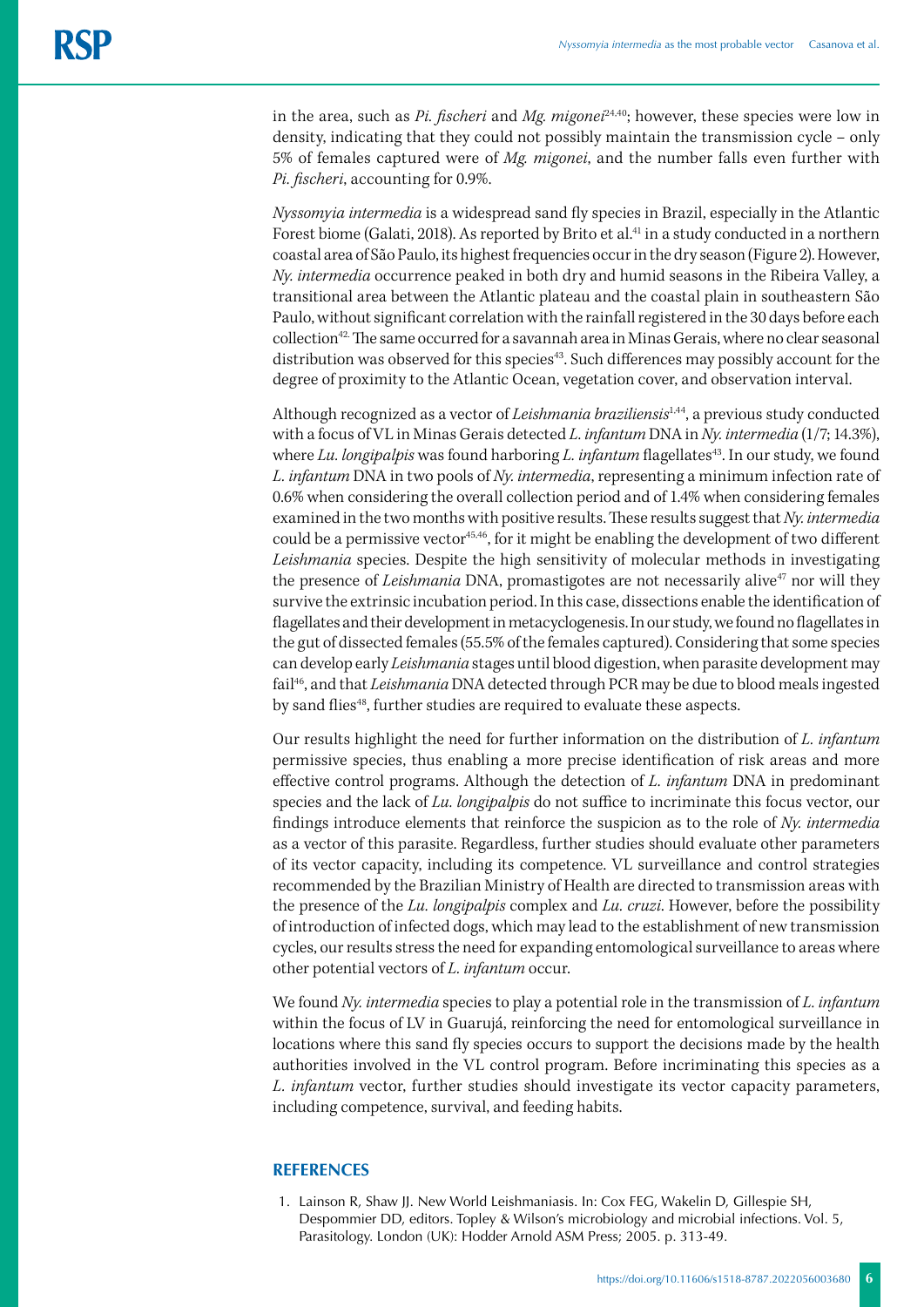- 2. Pan American Health Organization. Leishmaniases: epidemiological report of the Americas. Washington, DC: PAHO; 2019 [cited 2020 Jan 8]. (Leishmaniases Report; nº 8). Available from: https://iris.paho.org/handle/10665.2/51734
- 3. Casanova C, Colla-Jacques FE, Hamilton JGC, Brazil RP, Shaw JJ. Distribution of Lutzomyia longipalpis chemotype populations in São Paulo state, Brazil. PLoS Negl Trop Dis. 2015;9(3):e0003620. https://doi.org/10.1371/journal.pntd.0003620
- 4. Salomón OD, Feliciangeli MD, Quintana MG, Afonso MMS, Rangel EF. Lutzomyia longipalpis urbanisation and control. Mem Inst Oswaldo Cruz. 2015;110(7):831-46. https://doi.org/10.1590/0074-02760150207
- 5. Alvar J, Cañavate C, Molina R, Moreno J, Nieto J. Canine Leishmaniasis. Adv Parasitol. 2004;57:1-88. https://doi.org/10.1016/S0065-308X(04)57001-X
- 6. Desjeux P. Leishmaniasis: current situation and new perspectives. Comp Immunol Microbiol Infect Dis. 2004;27(5):305-18. https://doi.org/10.1016/j.cimid.2004.03.004
- 7. Maia-Elkhoury ANS, Alves WA, Sousa-Gomes ML, Sena JM, Luna EA. Visceral leishmaniasis in Brazil: trends and challenges. Cad Saude Publica. 2008;24(12):2941-7. https://doi.org/10.1590/s0102-311x2008001200024
- 8. Werneck GL. Forum: geographic spread and urbanization of visceral leishmaniasis in Brazil. Introduction. Cad Saude Publica. 2008;24(12):2937-40. https://doi.org/10.1590/S0102-311X2008001200023
- 9. Ministério da Saúde (BR), Secretaria de Vigilância em Saúde, Departamento de Vigilância Epidemiológica. Manual de vigilância e controle da leishmaniose visceral. Brasília, DF; 2014 [cited 2020 Jan 8]. Available from: https://bvsms.saude.gov.br/bvs/publicacoes/manual\_ vigilancia\_controle\_leishmaniose\_visceral\_1edicao.pdf
- 10. Ministério da Saúde (BR). DATASUS: informações de saúde: informações epidemiológicas e morbidade. Brasília, DF; 2021[cited 2020 Apr 1]. Available from: https://datasus.saude.gov.br/ epidemiologicas-e-morbidade/
- 11. Kamhawi S. The yin and yang of leishmaniasis control. PLoS Negl Trop Dis. 2017;11(4):e0005529. https://doi.org/10.1371/journal.pntd.0005529
- 12. Molyneux DH, Savioli L, Engels D. Neglected tropical diseases: progress towards addressing the chronic pandemic. Lancet. 2017;389(10066):312-25. https://doi.org/10.1016/S0140-6736(16)30171-4
- 13. Galvis-Ovallos F, Silva RA, Silva VG, Sabio PB, Galati EAB. Leishmanioses no Brasil: aspectos epidemiológicos, desafios e perspectivas. In: Meneguetti DUO, Oliveira J, Camargo LMA, editores. Atualidades em Medicina Tropical no Brasil: Protozoários. Rio Branco, AC: Strictu Sensu; 2020. p.227-52.
- 14. Killick-Kendrick R. The biology and control of phlebotomine sand flies. Clin Dermatol. 1999;17(3):279-89. https://doi.org/10.1016/S0738-081X(99)00046-2
- 15. Reisen WK. Estimation of vectorial capacity: introduction. Bull Soc Vector Ecol. 1989;14:39-40.
- 16. Casanova C, Hamilton JGC, Trigo JR, Costa AIP. Identification of sex pheromones of Lutzomyia longipalpis (Lutz & Neiva, 1912) populations from the state of São Paulo, Brazil. Mem Inst Oswaldo Cruz. 2006;101(1):113-5. https://doi.org/10.1590/S0074-02762006000100023
- 17. Galimberti MZ, Katz G, Camargo-Neves VLF, Rodas LAC, Casanova C, Costa IP, et al. Leishmaniose visceral americana no Estado de São Paulo. Rev Soc Bras Med Trop. 1999;32 Supl 2:217-8.
- 18. Cardim MFM, Rodas LA, Dibo MR, Guirado MM, Oliveira AM, Chiaravalloti-Neto F. Introduction and expansion of human American visceral leishmaniasis in the state of São Paulo, Brazil, 1999–2011. Rev Saude Publica. 2013;47(4):1-9. https://doi.org/10.1590/S0034-8910.2013047004454
- 19. Oliveira AM, Vieira CP, Dibo MR, Guirado MM, Rodas LAC, Chiaravalloti-Neto F. Dispersal of Lutzomyia longipalpis and expansion of canine and human visceral leishmaniasis in São Paulo State, Brazil. Acta Trop. 2016;164:233-42. https://doi.org/10.1016/j.actatropica.2016.09.014
- 20. Sevá AP, Mao L, Galvis-Ovallos F, Lima JMT, Valle D. Risk analysis and prediction of visceral leishmaniasis dispersion in São Paulo State, Brazil. PLoS Negl Trop Dis. 2017;11(2):e0005353. https://doi.org/10.1371/journal.pntd.0005353
- 21. Galvis-Ovallos F, Casanova C., Sevá AP,Galati EAB. Ecological parameters of the (S)-9-methylgermacrene-B population of the Lutzomyia longipalpis complex in a visceral leishmaniasis area in São Paulo state, Brazil. Parasit Vectors. 2017;10:269. https://doi.org/10.1186/s13071-017-2211-8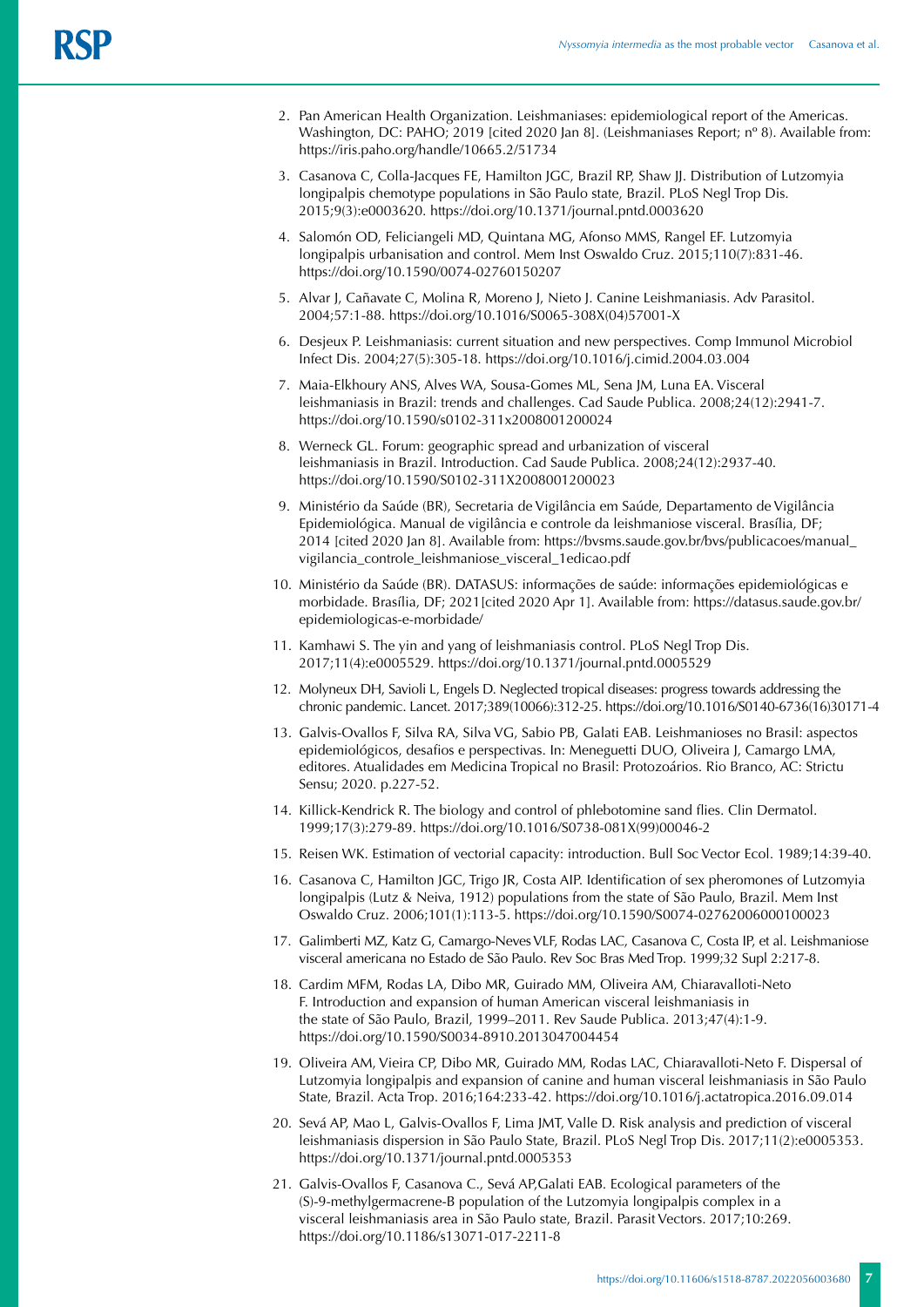- 22. Iversson LB, Camargo ME, Rocha e Silva EO, Chieffi PP, Barros JAC. Investigação epidemiológica de um caso de leishmaniose visceral autóctone da Grande São Paulo, Brasil. Rev Saude Publica. 1979;13(2):159-67. https://doi.org/10.1590/S0034-89101979000200012
- 23. Superintendência de Controle de Endemias do Estado de São Paulo (Sucen). Infected Lutzomyia edwardsi found in the Greater Sao Paulo area. Rev Saude Publica. 2005;39(1):137-8. https://doi.org/10.1590/s0034-89102005000100018
- 24. Galvis-Ovallos F, Silva MD, Bispo GBS, Oliveira AG, Gonçalo Neto JR, Malafronte RS, et al. Canine visceral leishmaniasis in the metropolitan area of São Paulo: Pintomyia fischeri as potential vector of Leishmania infantum. Parasite. 2017;24:2. https://doi.org/10.1051/parasite/2017002
- 25. Secretaria de Saúde do Estado de São Paulo. Dados estatísticos da Leishmaniose Visceral Americana de 1999 a 2020. São Paulo, SP; 2020 [cited 2020 June 22]. Available from: http:// www.cve.saude.sp.gov.br/htm/zoo/leishv\_dados.html
- 26. Ribeiro ALM, Oliveira RC. Guarujá. In: Cunha CML, Oliveira RC, organizadores. Baixada Santista: uma contribuição à análise geoambiental. São Paulo: Editora UNESP; 2015 [cited 2020 June 22]. p. 117-36. Available from: https://static.scielo.org/scielobooks/wg6rs/pdf/cunha-9788568334553.pdf
- 27. Instituto Brasileiro de Geografia e Estatistica. Conheça as cidades e os estados do Brasil. Rio de Janeiro: IBGE; c2017 [cited 2020 July 20]. Available from: https://cidades.ibge.gov.br
- 28. Peel MC, Finlayson BL, McMahon TA. Updated world map of the Köppen-Geiger climate classification. Hydrol Earth Syst Sci. 2007;11:1633-44. https://doi.org/10.5194/hess-11-1633-2007
- 29. Forattini OP. Entomologia Médica. Vol. 4, Psychodidae. Phlebotominae, Leishmanioses, Bartonelose. São Paulo: Edgar Blucher; 1973.
- 30. Diniz MMCSL, Ovallos FG, Gomes CMC, Lavitschka CO, Galati EAB. Host-biting rate and susceptibility of some suspected vectors to Leishmania braziliensis. Parasit Vectors. 2014;7:139. https://doi.org/10.1186/1756-3305-7-139
- 31. Galati EAB. Morfologia e terminologia de Phlebotominae (Diptera: Psychodidae). Classificação e identificação de táxons das Américas. Vol I. São Paulo: Faculdade de Saúde Pública da Universidade de São Paulo; 2018 [cited 2020 July 20]. Apostila da Disciplina Bioecologia e Identificação de Phlebotominae do Programa de Pós-Graduação em Saúde Pública. Available from: http://www.fsp.usp.br/egalati/wp-content/uploads/2018/07/Nova-Apostila-Vol-I\_2018.pdf.
- 32. AccuWeather. [cited 2020 Jan 8]. Available from: https://www.accuweather.com/
- 33. Brighente KBS, Cutolo AA, Motoie G, Meira-Strejevitch CS, Pereira-Chioccola VL. Molecular detection of Leishmania (Leishmania) infantum in phlebotomine sandflies from a visceral leishmaniasis endemic area in northwestern of São Paulo State, Brazil. Acta Trop. 2018;181:1-5. https://doi.org/10.1016/j.actatropica.2018.01.012
- 34. Passos VMA, Fernandes O, Lacerda PAF, Volpini AC, Gontijo CMF, Degrave W, et al. Leishmania (Viannia) braziliensis is the predominant species infecting patients with American cutaneous leishmaniasis in the State of Minas Gerais, Southeast Brazil. Acta Trop. 1999;72(3):251-8. https://doi.org/10.1016/s0001-706x(98)00100-4
- 35. Le Fichoux Y, Quaranta JF, Aufeuvre JP, Lelièvre A, Marty P, Suffia I, et al. Occurrence of Leishmania infantum parasitemia in asymptomatic blood donors living in an area of endemicity in southern France. J Clin Microbiol. 1999;37(6):1953-7. https://doi.org/10.1128/JCM.37.6.1953-1957.1999
- 36. Lachaud L, Marchergui-Hammami S, Chabbert E, Dereure J, Dedet JP, Bastien P. Comparison of six PCR methods using peripheral blood for detection of canine visceral leishmaniasis. J Clin Microbiol. 2002;40(1):210-5. https://doi.org/10.1128/JCM.40.1.210-215.2002
- 37. Kato H, Uezato H, Gomez EA, Terayama Y, Calvopiña M, Iwata H, et al. Establishment of a mass screening method of sand fly vectors for Leishmania infection by molecular biological methods. Am J Trop Med Hyg. 2007 [cited 2020 June 22];77(2):324-9. Available from: https://core.ac.uk/reader/70354370
- 38. Hiramoto RM, Oliveira SS, Rangel O, Henriques LF, Taniguchi HH, Barbosa JER, et al. Classificação epidemiológica dos municípios do Estado de São Paulo segundo o Programa de Vigilância e Controle da Leishmaniose Visceral, 2017. BEPA Bol Epidemiol Paul. 20219;16(181-182):11-35.
- 39. Casanova C. Vetor ou vetores? Capacidade vetorial e estratégias de controle. Rev Inst Adolfo Lutz 2018: 77; e1757